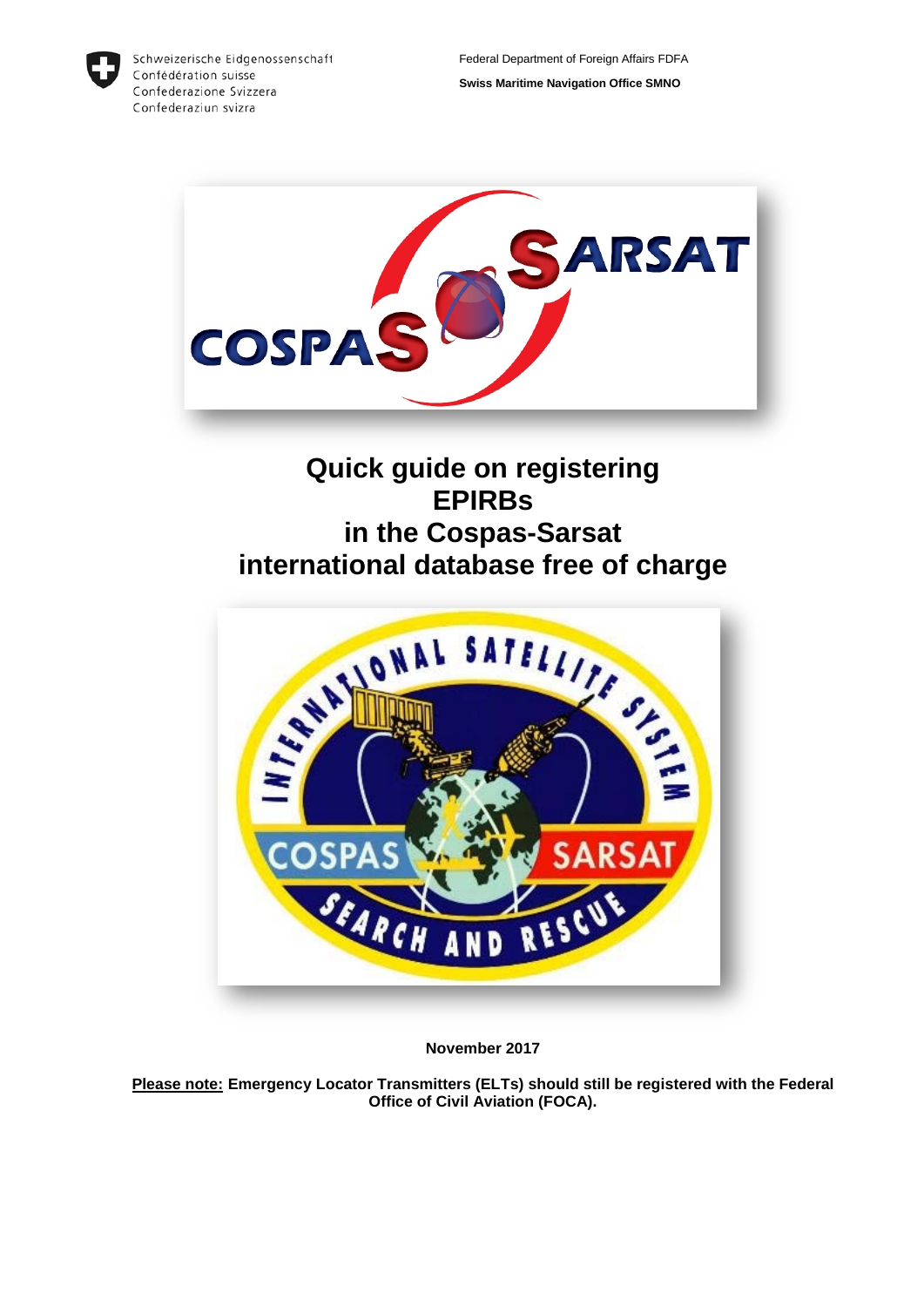

## **The quick guide will show you how to create a new account.**

You can find more information about Cospas-Sarsat on their website:

#### <https://www.cospas-sarsat.int/en/>

Please create an account with Cospas-Sarsat as soon as possible

#### [www.406registration.com](http://www.406registration.com/)

and enter the information required. Please do this promptly each time you need to change any of your data. This provides the basis for a proper alert and search system.

#### **Carry out the following steps when registering for the first time:**

#### **Step 1**

Select '**I have only one beacon to register**' if you only have **one** (1) EPIRB to register, the most likely case as a private individual.

If you are a shipping company, select the option to register several devices.

| Login to an existing account<br>Username or beacon ID:<br>Password<br>Reset or Forgot your Password?<br>Login | <b>Beacon Owners:</b><br>Enter your beacon ID and the password you<br>have established when you registered your<br>beacon.<br>National Data Providers, Search and Rescue<br>(SAR) authorities, or Authorized ship and<br>aircraft inspectors and maintenance<br>facilities:<br>Enter your username and password as issued<br>by Cospas-Sarsat. |
|---------------------------------------------------------------------------------------------------------------|------------------------------------------------------------------------------------------------------------------------------------------------------------------------------------------------------------------------------------------------------------------------------------------------------------------------------------------------|
| Register a new beacon<br>I have only one beacon to register<br>O I have many beacons to register              | For support use the contact us form.<br>Note: If you are a national authority, and wish to<br>have access to the database, please contact us<br>to open a new account. Click here to learn<br>more.                                                                                                                                            |
|                                                                                                               |                                                                                                                                                                                                                                                                                                                                                |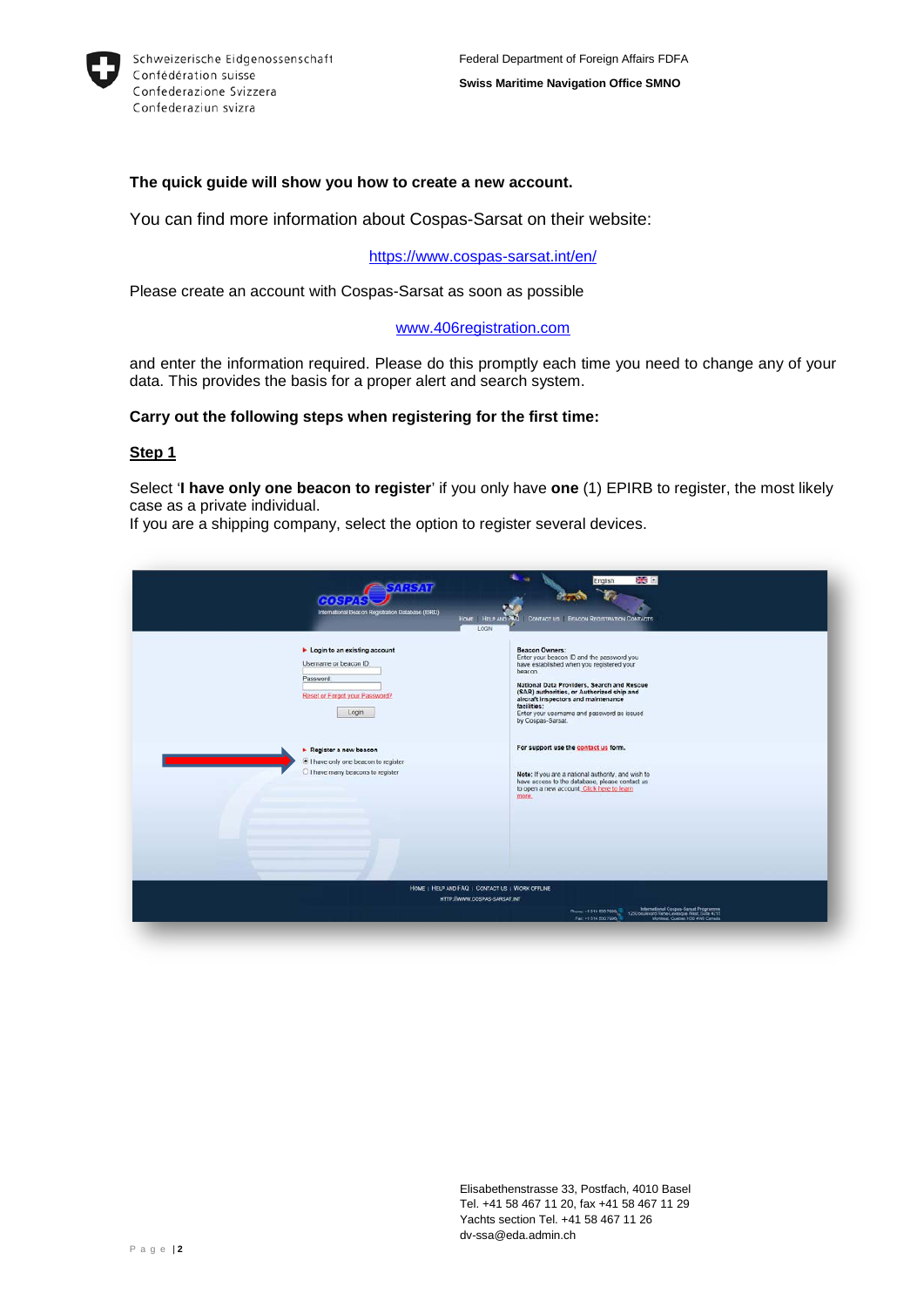

Enter the same Beacon Hex ID in each line.

Your beacon ID (called Hex ID or also hexadecimal code) is on a label affixed to the EPIRB or in the documentation provided by the manufacturer. For Switzerland, the code starts with 21A... in some cases it may also start with A1A...

At the end, click on '**Next**'.

| Login to an existing account<br>Usemame or beacon ID:<br>Password:<br>Reset or Forgot your Password?<br>Login                                                                                                                                                                                    |                          | <b>Beacon Owners:</b><br>Enter your beacon ID and the password you<br>have established when you registered your<br>beacon.<br>National Data Providers, Search and Rescue<br>(SAR) authorities, or Authorized ship and<br>aircraft inspectors and maintenance<br>facilities:<br>Enter your username and password as issued<br>by Cospas-Sarsat. |  |
|--------------------------------------------------------------------------------------------------------------------------------------------------------------------------------------------------------------------------------------------------------------------------------------------------|--------------------------|------------------------------------------------------------------------------------------------------------------------------------------------------------------------------------------------------------------------------------------------------------------------------------------------------------------------------------------------|--|
| Register a new beacon<br>I have only one beacon to register<br>O I have many beacons to register<br>* Beacon Hex ID:<br>21A4305700FFBFF<br>21A4305700FFBFF (enter again for validation)<br>Checksum.<br>(optional)<br>Beacon Type:<br>EPIRB<br><b>Country Code:</b><br>SWITZERLAND (269)<br>Next | $\overline{\phantom{a}}$ | For support use the contact us form.<br>Note: If you are a national authority, and wish to<br>have access to the database, please contact us<br>to open a new account. Click here to learn<br>more.                                                                                                                                            |  |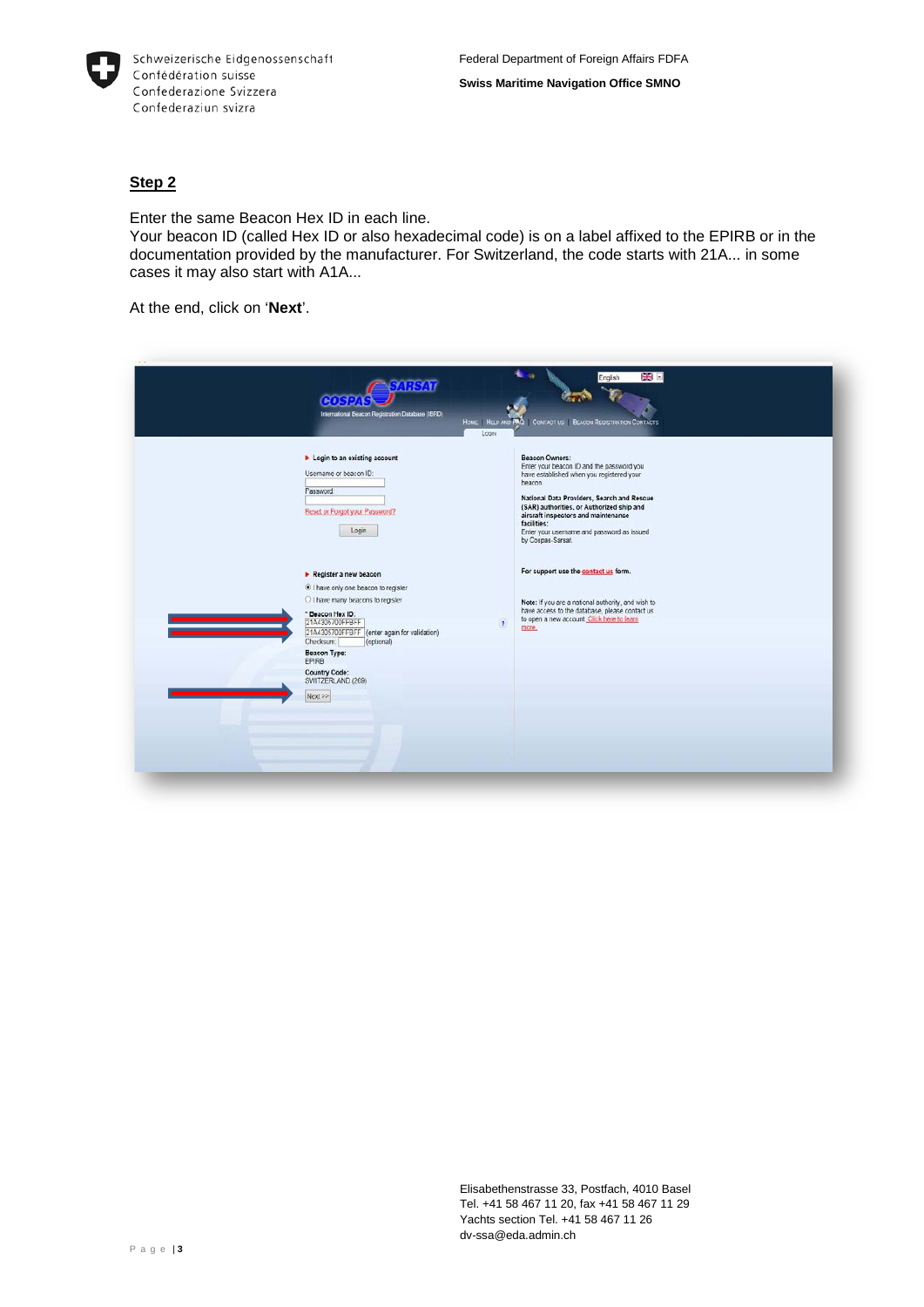

Click on '**Accept**'. This means you accept Cospas-Sarsat's terms and conditions.

- $\rightarrow$  If you do not agree, it is not possible to register your EPIRB. If this is the case, click on 'Decline'.
- → Please note that you are the only person who is responsible for registering your EPIRB.

| 34.64T<br>International Beacon Registration Database (IBRD)<br>CONTACT US BEACON REGISTRATION CONTACTS<br>HOME HELP AND PAG                                                                                                                                                                                                                                                  |  |
|------------------------------------------------------------------------------------------------------------------------------------------------------------------------------------------------------------------------------------------------------------------------------------------------------------------------------------------------------------------------------|--|
| <b>Important Notice:</b>                                                                                                                                                                                                                                                                                                                                                     |  |
| You must agree to the following statements before entering or modifying any International Beacon Registration Database<br>(IBRD) Registration Record.                                                                                                                                                                                                                        |  |
| Cospas-Sarsat is neither responsible nor liable for the accuracy of the data in the IBRD. The data provider is solely responsible for the<br>accuracy of all the information entered into the IBRD.                                                                                                                                                                          |  |
| Although the information provided will become a matter of public record, there is no intent to circulate the information furnished beyond its<br>intended purpose, i.e., to assist SAR Services in carrying out their mission of search and rescue and false alert abatement and to the<br>National Administration designated by the country code of the beacon.             |  |
| Cospas-Sarsat will not be responsible for unauthorised access or unauthorised changes to IBRD registration data that may result from<br>malicious activities. Cospas-Sarsat will, on a best effort basis, implement measures to protect the integrity of the data, however, Cospas-<br>Sarsat does not guarantee that registration information will not be comupted or lost. |  |
| Cospas-Sarsat accepts no liability for loss of life or property that may result from inaccurate or incomplete data.                                                                                                                                                                                                                                                          |  |
| <b>Accept Decline</b>                                                                                                                                                                                                                                                                                                                                                        |  |
|                                                                                                                                                                                                                                                                                                                                                                              |  |
|                                                                                                                                                                                                                                                                                                                                                                              |  |
|                                                                                                                                                                                                                                                                                                                                                                              |  |
|                                                                                                                                                                                                                                                                                                                                                                              |  |
|                                                                                                                                                                                                                                                                                                                                                                              |  |
|                                                                                                                                                                                                                                                                                                                                                                              |  |
|                                                                                                                                                                                                                                                                                                                                                                              |  |
|                                                                                                                                                                                                                                                                                                                                                                              |  |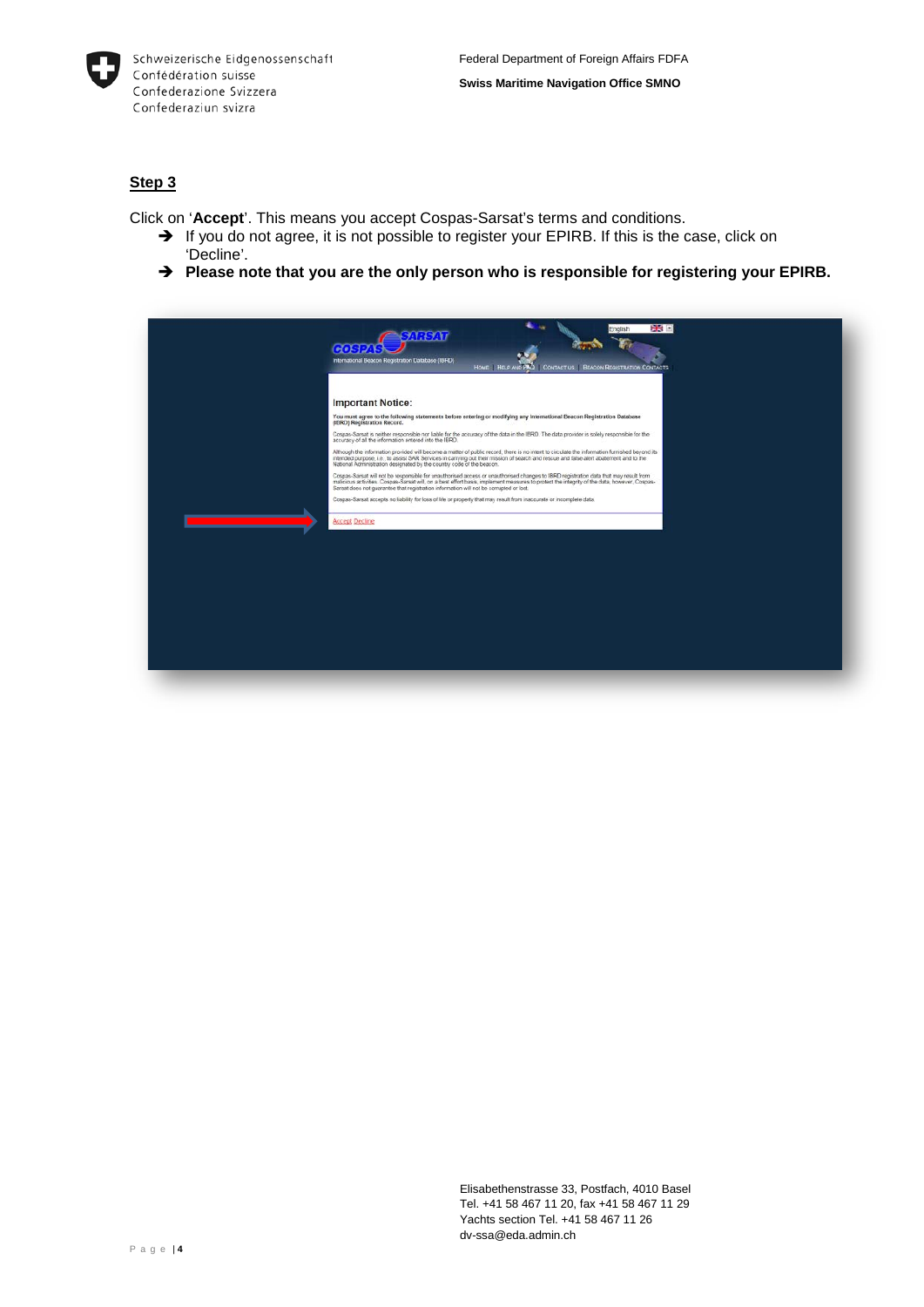

Enter the same Beacon Hex ID again twice. Choose a personal password and confirm this in the second line. -> If you forget your password, you can access your account again by answering a security question. Select a security question and enter your own personal answer. Remember to write this information down.

At the end, click on '**Next**'.

| Step 1 of 5<br>* Indicates a required field | LOGIN<br>Print Certificate of Registration: Plain text v go                                                |
|---------------------------------------------|------------------------------------------------------------------------------------------------------------|
| <b>Account Information</b>                  |                                                                                                            |
| * Beacon Hex ID:                            | 21A4305700FFBFF<br>$\mathbf{r}$<br>21A4305700FFBFF (enter again for validation)<br>Checksum:<br>(optional) |
| <b>Beacon Type:</b>                         | EPIRB                                                                                                      |
| <b>Country Code:</b>                        | SWITZERLAND (269)                                                                                          |
| * Password:                                 | ÷<br><br>(enter again for validation)<br>                                                                  |
| * Security question:                        | What was your childhood hero?<br>V <sup>2</sup>                                                            |
| * Security answer:                          | Magellan<br>$x$ ?                                                                                          |
| <b>x</b> Cancel                             | > Next                                                                                                     |
|                                             |                                                                                                            |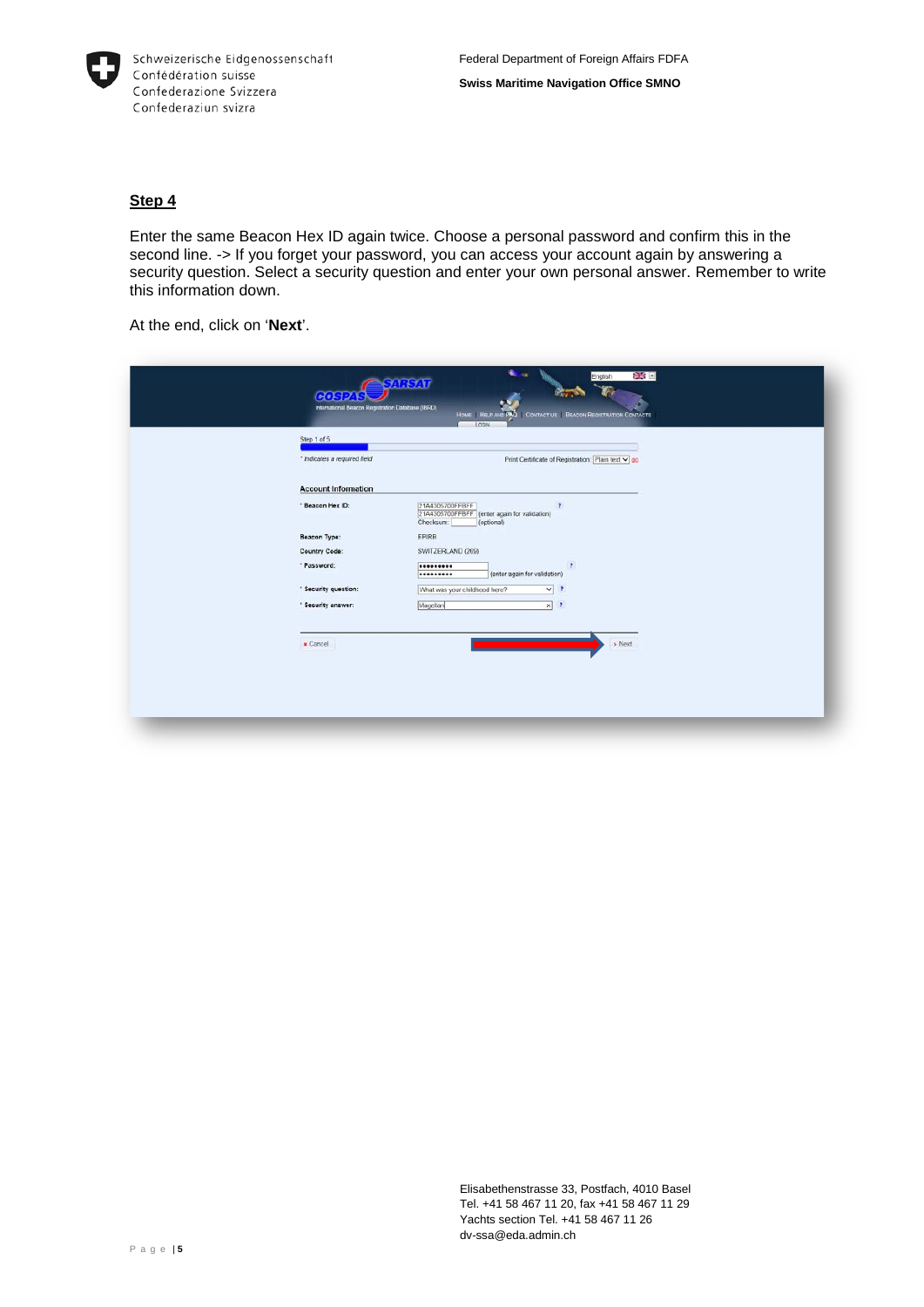

We need as much data as possible to organise rescue operations. We also recommend that you keep this information up to date at all times. At the end, click on '**Next**'.

| Step 2 of 5                       |                             |                                                    |  |
|-----------------------------------|-----------------------------|----------------------------------------------------|--|
| * Indicates a required field      |                             | Print Certificate of Registration: Plain text v go |  |
| <b>Owner/Operator information</b> |                             |                                                    |  |
| * Name:                           | Veraguth Wendy              | $\mathbf{r}$                                       |  |
| Address:                          | Erlenweg 21                 | $\overline{\mathbf{r}}$                            |  |
| City:                             | Zeiningen                   | ×                                                  |  |
| State/Province:                   | Aargau                      |                                                    |  |
| Country:                          | Switzerland                 | V <sup>2</sup>                                     |  |
| Postal Code:                      | 4314                        | z                                                  |  |
| E-mail:                           | smitsch@hotmail.com         | ×                                                  |  |
| * Telephone:                      | 061 987 65 43               | $V$ ?<br>Home                                      |  |
| Phone Number 2:                   | 079 123 45 67               | Cellular v                                         |  |
| Phone Number 3:                   |                             | $\checkmark$                                       |  |
| Phone Number 4:                   |                             | $\checkmark$                                       |  |
| Cell phone provider:              | <b>Swisscom Switzerland</b> | ▽                                                  |  |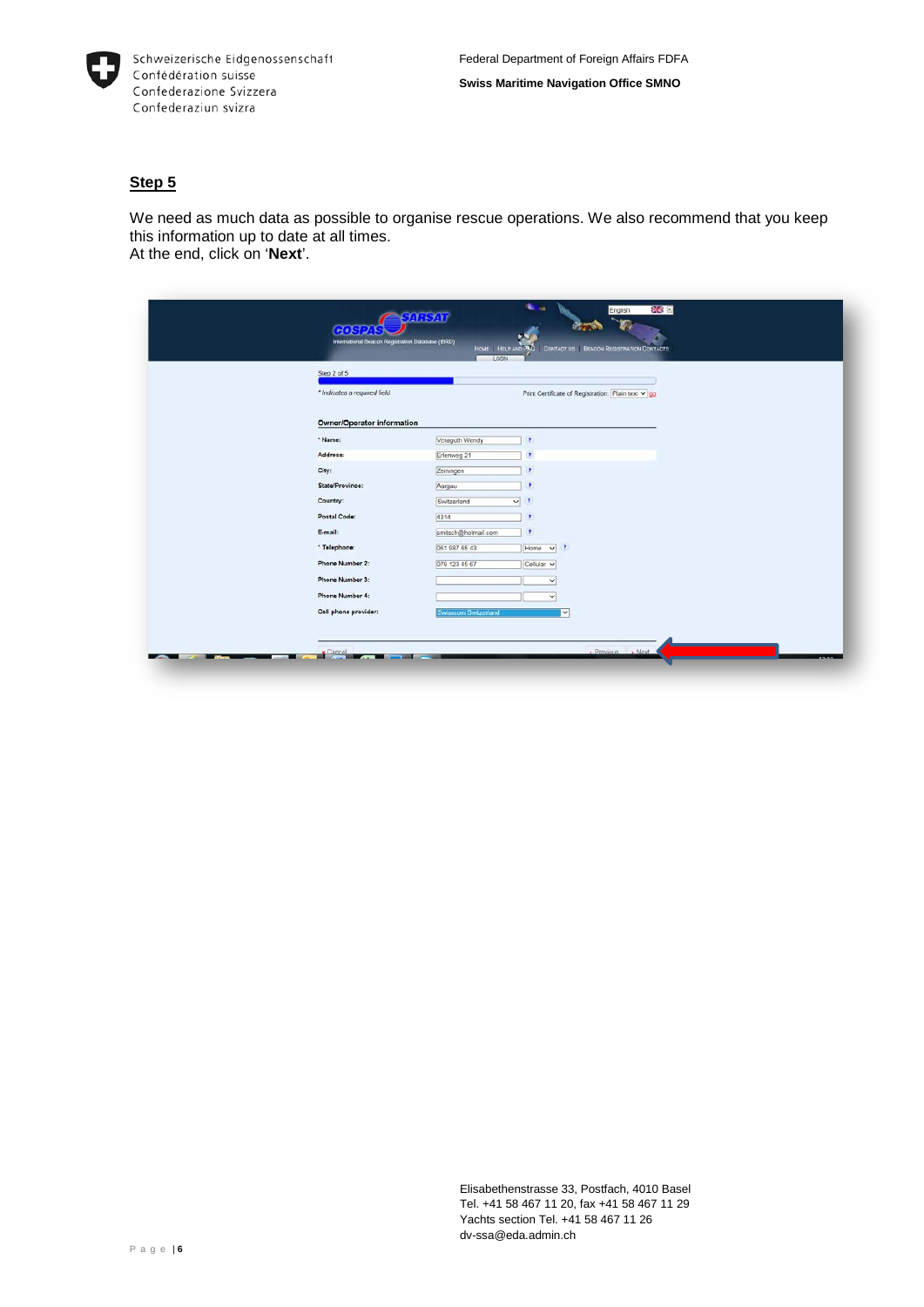

On the next page, fill in the data on your vessel. Please give as much as information as possible.

| * Indicates a required field            | Print Certificate of Registration: Plain text v go |
|-----------------------------------------|----------------------------------------------------|
|                                         |                                                    |
| <b>Vessel information</b>               |                                                    |
| * Vehicle Type:                         | <b>POWER Pleasure Craft</b><br>$\checkmark$        |
| * Vessel Name:                          | ×<br><b>BLACK FEATHER</b>                          |
| Vessel color:                           | white                                              |
| Number of life boats:                   | $\boxed{0}$<br>×                                   |
| Number of life rafts:                   |                                                    |
| <b>Radio Equipment:</b>                 | $\square$ HF<br>$\bullet$<br>$\overline{\Box}$ MF  |
|                                         | $\sqrt{\frac{SSB}{VHF}}$                           |
|                                         | $\Box$ Other                                       |
| Radio Call Sign:                        | <b>HBY1234</b><br>×                                |
| Radio call sign (decoded):              |                                                    |
| <b>INMARSAT:</b>                        | P.                                                 |
| Vessel cellular:                        | ×                                                  |
| <b>MMSI number:</b>                     | 269099000<br>$\mathbf{r}$                          |
| <b>MMSI (Decoded):</b>                  | 26999000                                           |
| Length overall:                         | 12 <br>×                                           |
| Capacity (crew and passengers):         | $\sqrt{6}$                                         |
| * Vehicle Registration Number:          | 05595                                              |
| <b>Vehicle Nationality:</b>             | $\sqrt{2}$<br>SWITZERLAND (269)                    |
| Equipped with Simplified Voyage Data No | v                                                  |
| Additional Vehicle/Usage Information:   | $\rightarrow$                                      |

On this page you need to enter data on the EPIRB you use. You should find all this information on the label or in the documentation provided by the manufacturer. *-> If in doubt, contact the manufacturer.*

| Step 4 of 5<br>* Indicates a required field | Print Certificate of Registration: Plain text v go   |  |
|---------------------------------------------|------------------------------------------------------|--|
| <b>EPIRB Information</b>                    |                                                      |  |
| Manufacturer:                               | $\overline{\mathbf{v}}$ ?<br>Jotron Electronics A.S. |  |
| Model No.:                                  | $\bullet$<br>Jotron Tron 40 S MK II                  |  |
| C-S Type Approval Number:                   | $\mathbf{r}$                                         |  |
| <b>Activation Method:</b>                   | $\sqrt{2}$<br>(no data provided)                     |  |
| <b>Beacon Homing Device:</b>                | $\triangledown$ $\cdot$<br>121.5 MHz                 |  |
| <b>Additional Beacon Information:</b>       | $\langle \pmb{r} \rangle$                            |  |
| $\boldsymbol{\ast}$ Cancel                  | Revious > Next                                       |  |
|                                             |                                                      |  |
|                                             |                                                      |  |
|                                             |                                                      |  |
|                                             |                                                      |  |
|                                             |                                                      |  |
|                                             |                                                      |  |
|                                             |                                                      |  |

At the end, click on '**Next**'.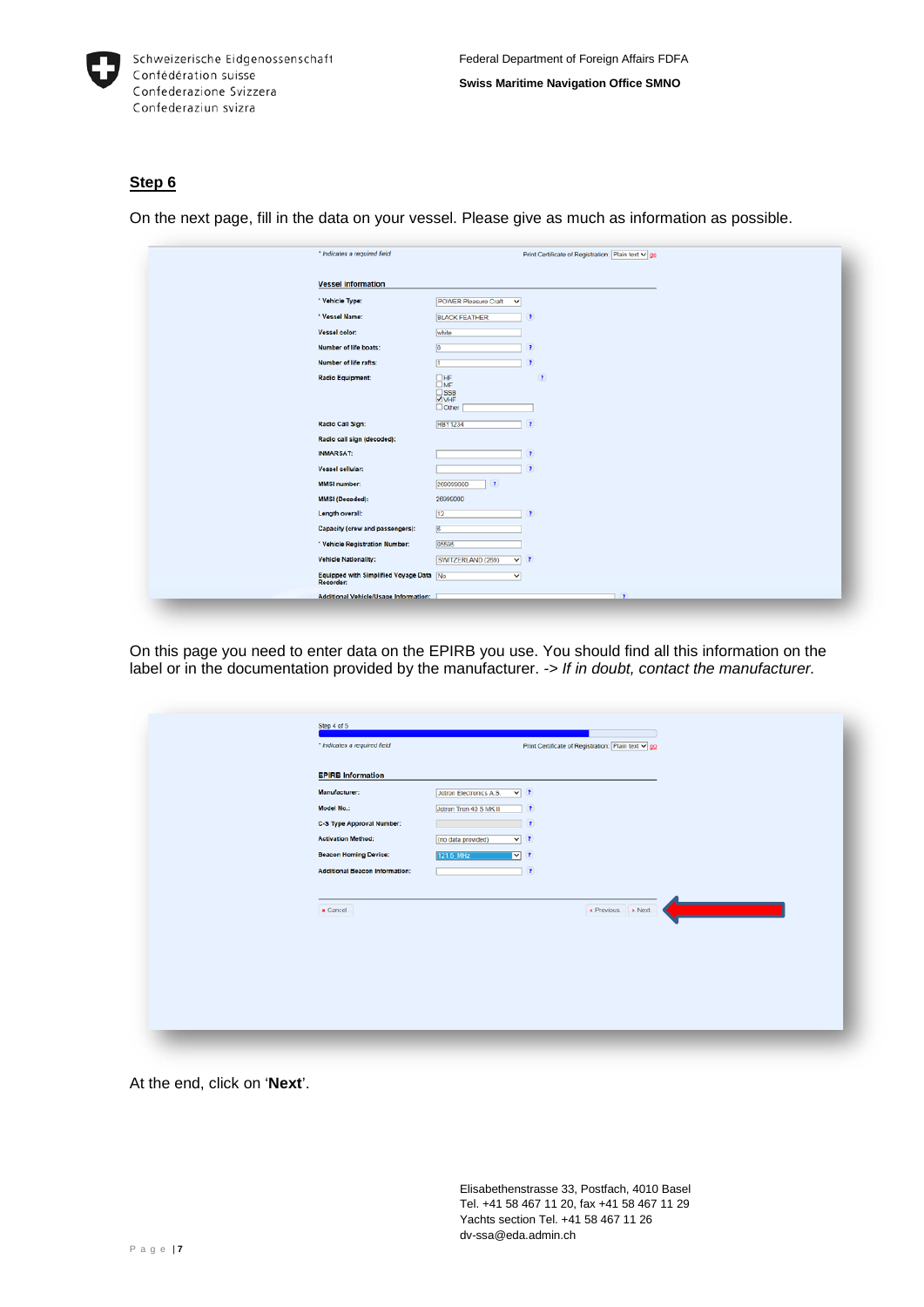

This last step of the registration process is the most important. Es geht Here you need to list important phone numbers in case of an emergency, which will hopefully never occur.

 $\rightarrow$  The 24-hour emergency contacts are the most important. These should be trusted persons who can provide information about your plans, schedules and whereabouts, etc. Please remember to keep this information up to date **at all times**.

At the end, click on '**Save**' to save all the information you have entered so far and to complete your registration.

| * Indicates a required field                                 |                  |                           | Print Certificate of Registration: Plain text v go |  |
|--------------------------------------------------------------|------------------|---------------------------|----------------------------------------------------|--|
| 24 hour emergency contact information                        |                  |                           |                                                    |  |
| * Name of Primary 24-Hour Emergency Aukli Martin<br>Contact: |                  | Ŧ                         |                                                    |  |
| Primary Contact Address Line 1:                              |                  |                           |                                                    |  |
| <b>Primary Contact Address Line 2:</b>                       |                  |                           |                                                    |  |
| * Telephone:                                                 | +41 21 345 67 89 | $\vee$ $\cdot$<br>Home    |                                                    |  |
| <b>Primary Phone Number 2:</b>                               |                  | $\checkmark$              |                                                    |  |
| Primary Phone Number 3:                                      |                  | $\checkmark$              |                                                    |  |
| Primary Phone Number 4:                                      |                  | M                         |                                                    |  |
| Name of Alternate 24-Hour Emergency<br>Contact:              |                  | Ŧ                         |                                                    |  |
| Alternate Contact Address Line 1:                            |                  |                           |                                                    |  |
| <b>Alternate Contact Address Line 2:</b>                     |                  |                           |                                                    |  |
| Alternate Phone Number 1:                                    |                  | $\vee$ $\overline{?}$     |                                                    |  |
| Alternate Phone Number 2:                                    |                  | $\vee$ $\rightarrow$      |                                                    |  |
| <b>Alternate Phone Number 3:</b>                             |                  | $\vee$ $\rightarrow$      |                                                    |  |
| Alternate Phone Number 4:                                    |                  | $\overline{\mathbf{v}}$ ? |                                                    |  |

Your registration is now complete. You will receive the data you have entered for confirmation. You can also print out a certificate.

→ We recommend that you write down your chosen security question and answer on this printout.

If you need to change or update your information, go to 'Log in to an existing account'. If you have more than one EPIRB, select the Hex ID of the device you want to update the information on.

| <b>54RSAT</b><br>International Beacon Registration Database (IBRD)<br>Hose HELP AND PAQ<br>Loon<br>> Login to an existing account<br>Usemame or beacon ID:<br>Password<br>Reset or Forgot your Password?<br>Login | <b>BB FI</b><br>English<br>CONTACT US BEACON REGISTRATION CONTACTS<br><b>Beacon Owners:</b><br>Enter your beacon ID and the password you<br>have established when you registered your<br>beacon<br>National Data Providers, Search and Rescue<br>(SAR) authorities, or Authorized ship and<br>aircraft inspectors and maintenance<br>facilities:<br>Enter your usemame and password as issued<br>by Cospas-Sarsat. |
|-------------------------------------------------------------------------------------------------------------------------------------------------------------------------------------------------------------------|--------------------------------------------------------------------------------------------------------------------------------------------------------------------------------------------------------------------------------------------------------------------------------------------------------------------------------------------------------------------------------------------------------------------|
|                                                                                                                                                                                                                   | Elisabethenstrasse 33, Postfach, 4010 Basel<br>Tel. +41 58 467 11 20, fax +41 58 467 11 29<br>Yachts section Tel. +41 58 467 11 26<br>dy-ssa@eda.admin.ch                                                                                                                                                                                                                                                          |